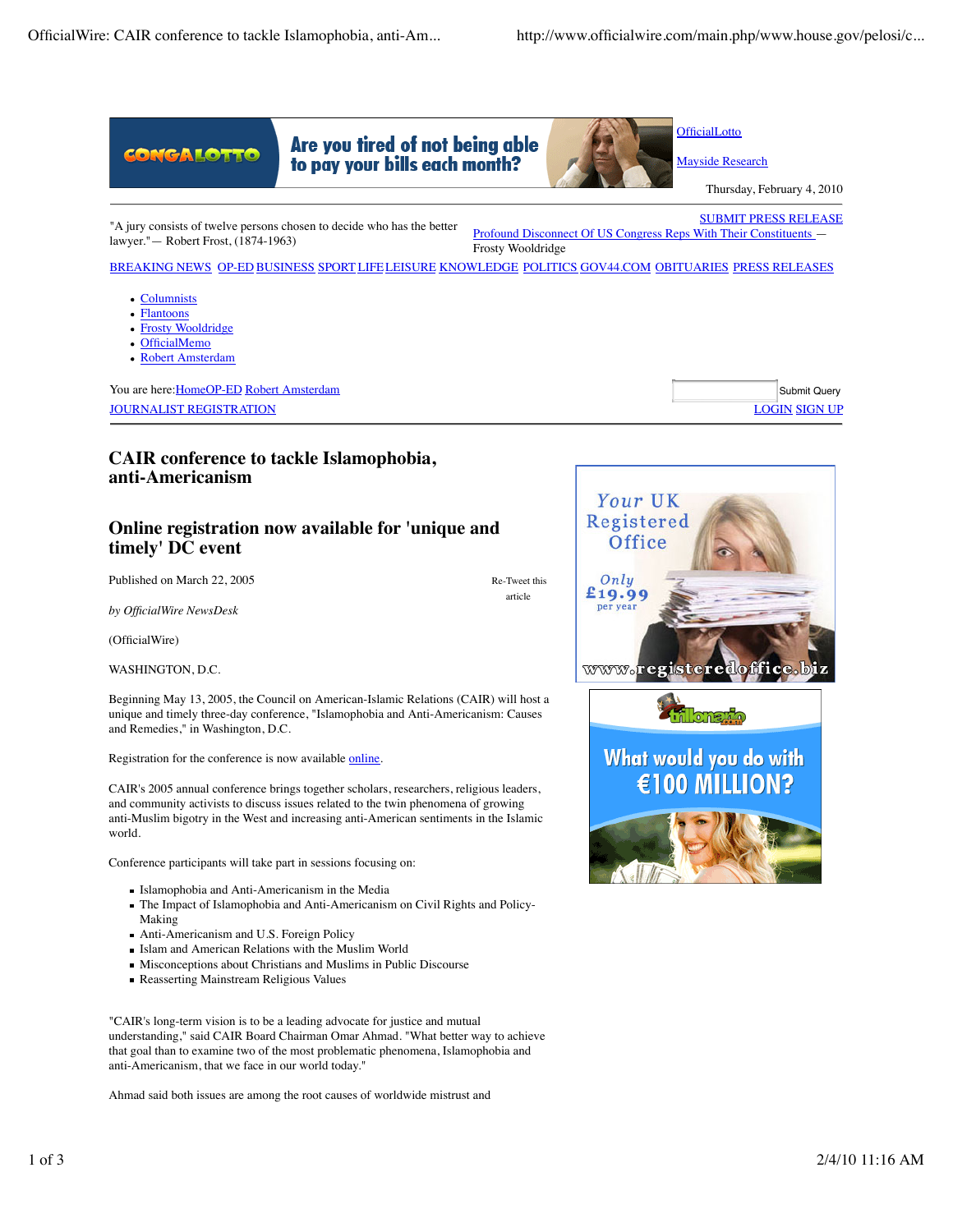misunderstanding that often lead to religious conflict and political instability.

CAIR, America's largest Muslim civil liberties group, has 31 offices and chapters nationwide and in Canada. Its mission is to enhance the understanding of Islam, encourage dialogue, protect civil liberties, empower American Muslims, and build coalitions that promote justice and mutual understanding.

**Contact OfficialWire** OfficialWire NewsDesk newsdesk@officialwire.com Tel: +44 (0) 758-845-6978

Your UK Registered Office Only £19.99 per year WWW

Posted 3/22/2005 2:20 PM

## HAVE YOUR SAY - NO REGISTRATION REQUIRED

Print Article**Print** Email**Email** Post to DiggPost to Digg Print ArticleRE-PRINT PERMISSION RSS Local RSS Feed

All form fields are required.

| Name     |  |  |  |
|----------|--|--|--|
|          |  |  |  |
| Password |  |  |  |
|          |  |  |  |

OfficialWire is not storing your Twitter login data!



Shave as close as a blade without irritation!

Submit Query

You are here: HomeOP-ED Robert Amsterdam

- **BREAKING NEWS**
- OP-ED
- BUSINESS
- SPORT
- LIFE
- LEISURE
- KNOWLEDGE
- POLITICS
- GOV44.COM
- OBITUARIES
- PRESS RELEASES
- Submit Press Release
- Syndication